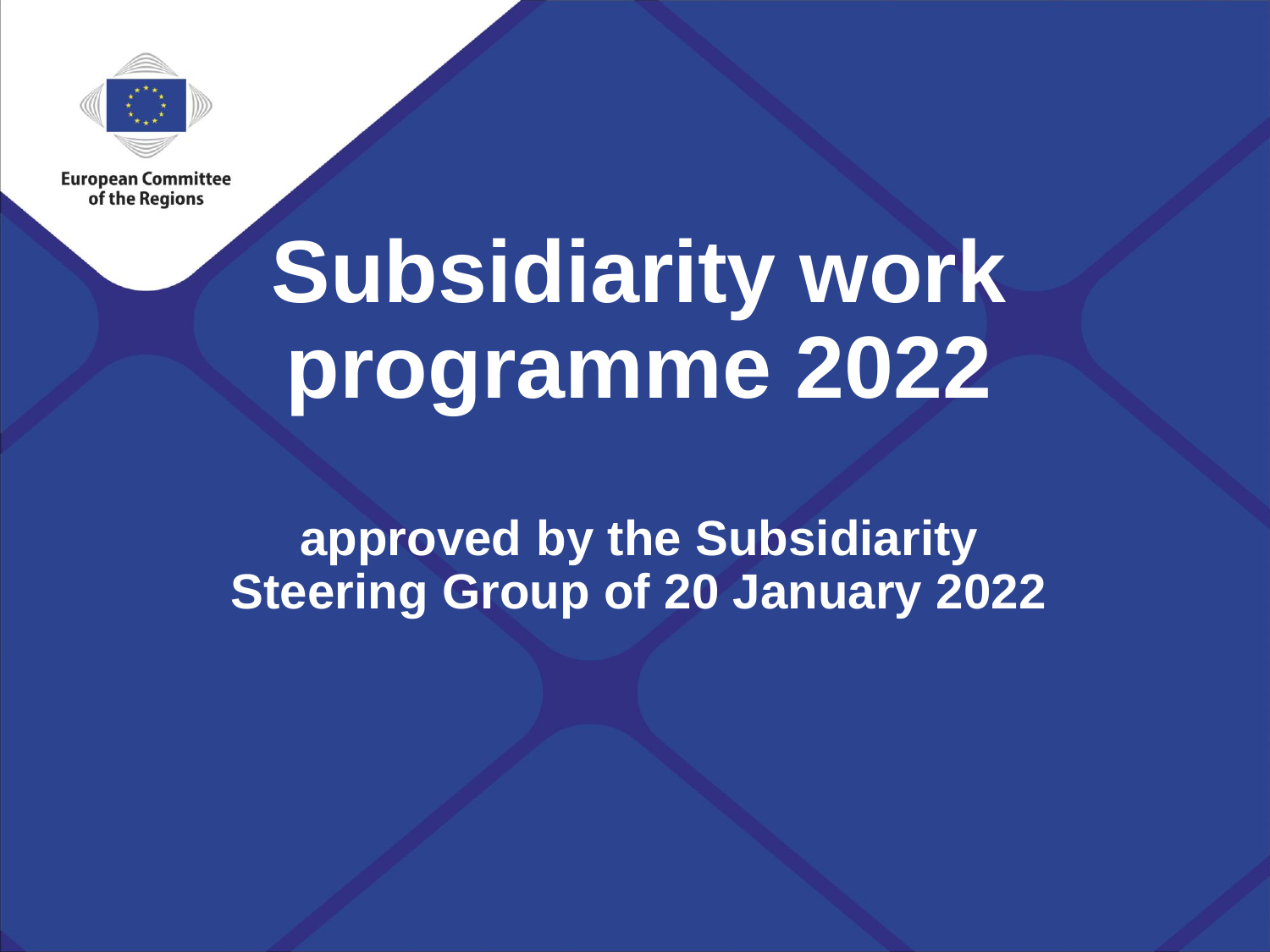#### New Initiatives of the EC Work Programme 2022 Annex I (1) - Priority files (all legislative)

| <b>No</b>    | Title                                                | <b>Type</b>             | Legal basis   | Publication |
|--------------|------------------------------------------------------|-------------------------|---------------|-------------|
|              |                                                      |                         |               | date        |
| $\mathbf{1}$ | Zero pollution package                               | Legislative,<br>incl.   | Art.<br>192   | b) Q3 2021  |
|              | b) Integrated water management of EU ambient air     | impact                  | <b>TFEU</b>   | c) Q3 2022  |
|              | quality legislation                                  | assessment              |               |             |
| 02           | Climate measures package                             | Legislative, incl.      | Art.192(1)    | d) Q4 2022  |
|              | d) Carbon removal certification                      | impact                  | <b>TFEU</b>   |             |
|              |                                                      | assessment              |               |             |
| 05           | <b>Biodiversity</b><br>and<br>Farm<br>Fork  <br>to   | Legislative, incl.      | Art. $192(1)$ | Q1 2022     |
|              | Sustainable use of pesticides $-$ revision of the EU | impact                  | <b>TFEU</b>   |             |
|              | rules                                                | assessment              |               |             |
| 12           | Multimodal digital mobility                          | incl.  <br>Legislative, | Art.<br>91    | Q4 2022     |
|              | services                                             | impact                  | <b>TFEU</b>   |             |
|              |                                                      | assessment              |               |             |
| 32           | <b>Equality Bodies</b>                               | Legislative             | Art. 19 and   | Q3 2022     |
|              |                                                      |                         | 157 TFEU      |             |
|              |                                                      |                         |               |             |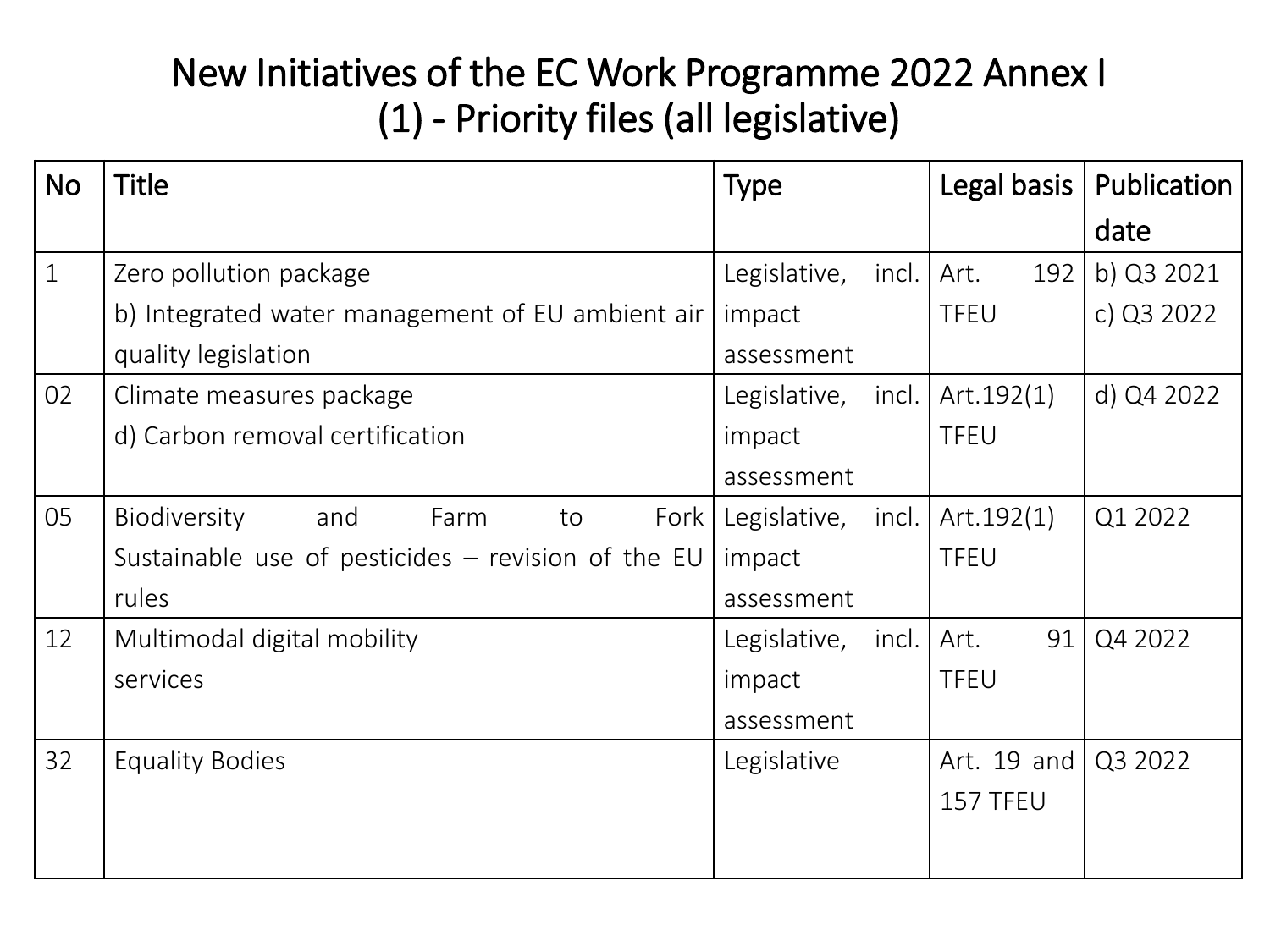### (2) Very relevant non-legislative files to be monitored

| 10 |                | Digital in education   Non-legislative recommendation | Q3 2022 |
|----|----------------|-------------------------------------------------------|---------|
|    | and skills     |                                                       |         |
| 18 | Minimum income | Non-legislative recommendation                        | Q3 2022 |
| 24 | European       | care   Non-legislative recommendation                 | Q3 2022 |
|    | strategy       |                                                       |         |